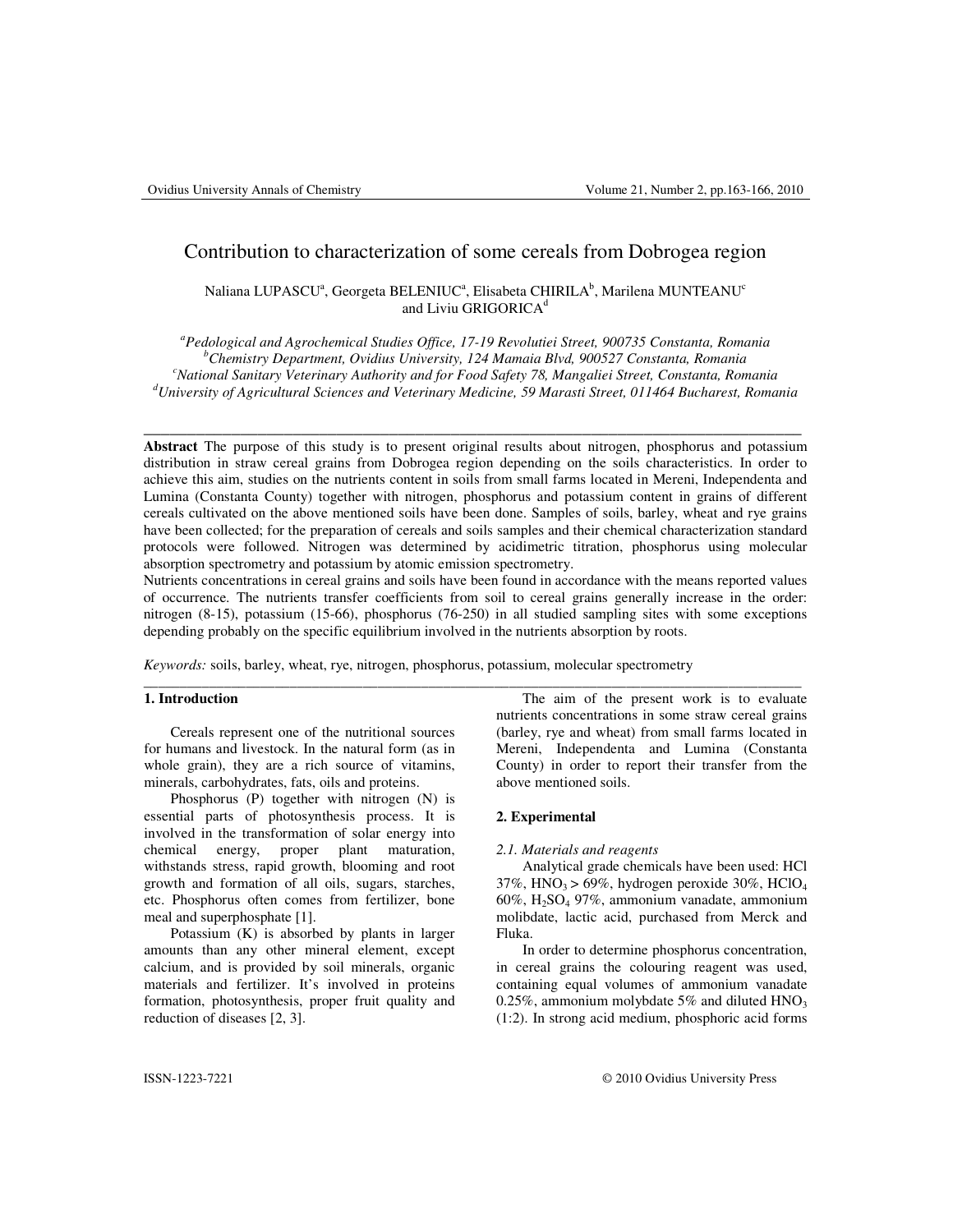with the colouring reagent a yellow, stable heteropoliacid.

Phosphorus in soil samples was analysed using molybdenum blue method.

# *2.2. Sampling and sample preparation*

Samples of **barley, wheat and rye grains** have been collected in duplicate from three small farms located in Mereni, Independenta and Lumina (Constanta County), 18 samples in total, during the spring of 2010.

In order to determine nutrients concentrations 0.2 g of sample (previously dried) was mineralized with 5.5 mL mixture of sulfuric acid and perchloric acid (12.5:1v/v). After full mineralization, the sample was cooled and than added distilled water to a final volume of 100 mL.

For phosphorus measurement in cereal grains, in 100 mL calibrated flask, 10 mL of sample solution was added, 50 mL distilled water, and 10 mL colouring reagent; the flask was filled with distilled water to the final volume and the obtained solution was kept 2 hours before the absorbance measurement.

From the same sampling sites, two profiles of **soil samples** (0-20 cm and 20-40cm) have been collected in duplicate and dried in air.

Soil solutions have been obtained by extraction of 10g soil samples with 50 mL ammonium acetate lactate (AAL) solution at pH 3.75. The suspension was mixed 2 hours and then filtered.

For mobile phosphorus determination in soils, in 100mL calibrated flask 10 mL of soil solution was added, 50 mL distilled water, 1mL  $H_2SO_4$  97%, 1 mL ammonium molybdate solution  $50g/L$  in  $H_2SO_4$ 5N and 1 mL ascorbic acid 10%. After 10 minutes the flask was filled up with distilled water.

For nitrogen measurement, 10 mL of both types of sample solutions (cereal grains and soils) have been distilled using Parnas Wagner device and then the obtained distillate was titrated with sulfuric acid 0.2N.

# *2.3. Analytical instrumentation*

The concentrations of phosphorus have been measured by molecular absorption spectrometry. Phosphorus in cereal grains was measured at 436 nm and in soil at 715 nm using Cintra 404 spectrometer. Potassium concentrations have been determined by atomic emission spectrometry using a Sherwood 707 flame photometer. For all determinations calibration curves have been previously plotted. The calibration curves for P in cereal grains was linear in  $0 - 1400$ mg/L range (correlation coefficient 0.9983), for P in soils was linear between 0.1- 3.0 mg/L (correlation coefficient  $0.9971$ ) and for K in  $0-500$  mg/L range (correlation coefficient 0.9998).

## **3. Results and Discussions**

#### *3.1. Nutrients concentrations in cereals and soil*

The mean value of the nitrogen in the studied cereal grains was 1.56%, of phosphorus 0.41% and of K 0.67% (expressed as percentage in dry mass) (**Tables 1, 2 and 3**). To be noticed that the mean nitrogen concentrations increase in the order: barley (1.55%), rye (1.57%) and wheat (1.58%), phosphorus concentrations increase as follows: rye  $(0.33\%)$ , wheat  $(0.42\%)$  and barley  $(0.48\%)$  and the mean of potassium concentrations increase in the order: wheat (0.42%), barley (0.78%) and rye  $(0.80\%).$ 

**Table 1.** Nutrients occurrence in cereal grains from Independenta sampling site

| <b>Cereal</b> | Mean concentration, % |      |      |
|---------------|-----------------------|------|------|
|               |                       |      |      |
| Barley        | 1.52                  | 0.50 | 0.75 |
| Rye           | 1.61                  | 0.33 | 0.98 |
| Wheat         | 1.45                  | 0.45 | 0 51 |

**Table 2**. Nutrients occurrence in cereal grains from Mereni sampling site

| <b>Cereal</b> | Mean concentration, % |      |      |
|---------------|-----------------------|------|------|
|               |                       |      |      |
| Barley        | 1.42                  | 0.46 | 0.88 |
| Rye           | 1.49                  | 0.32 | 0.85 |
| Wheat         | 1.58                  | 0.42 | 0.36 |

The nitrogen, phosphorus and potassium concentrations in investigated soils are presented in **Table 4**.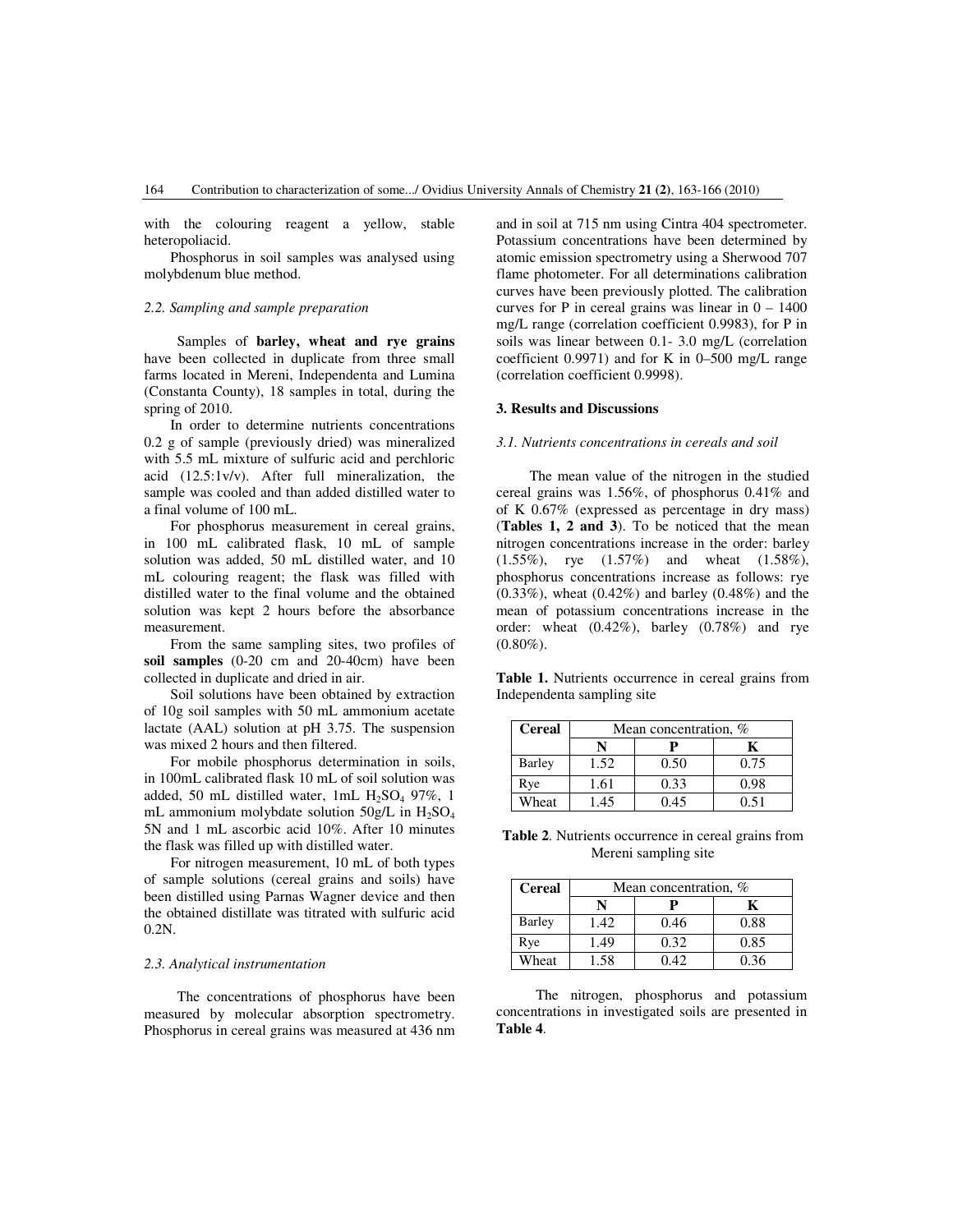| <b>Cereal</b> | Mean concentration, % |      |      |
|---------------|-----------------------|------|------|
|               |                       |      |      |
| <b>Barley</b> | 1.71                  | 0.48 | 0.71 |
| Rye           | 1.62                  | 0.35 | 0.59 |
| Wheat         | 172                   | 0.41 | 0.40 |

**Table 3.** Nutrients occurrence in cereal grains from Lumina sampling site

| <b>Table 4.</b> Nutrients occurrence in studied soils |  |
|-------------------------------------------------------|--|
|-------------------------------------------------------|--|

| <b>Sampling</b> | Mean concentration |             |         |
|-----------------|--------------------|-------------|---------|
| site            | N.                 | Р.          | К.      |
|                 | $\%$               | mg/kg       | mg/kg   |
| Independenta    | $0.12 - 0.15$      | $20 - 22.3$ | 114-144 |
| Mereni          | $0.16 - 0.17$      | 48.81-62.16 | 192-238 |
| aimina          | $0.12 - 0.13$      | 31.67-45.24 | 117-170 |

Nitrogen and phosphorus concentrations in cereal grains and soils have been in good accordance with those reported in scientific literature (**Table 5**) [1, 4-7].

**Table 5.** Nutrients mean occurrence in grain cereals and soils reported in scientific studies

| Sample        | Mean concentration, UM |                 |                 |
|---------------|------------------------|-----------------|-----------------|
|               | N                      |                 | K               |
| <b>Barley</b> | $1.3 - 1.8\%$          | $0.35 - 0.44\%$ | $0.41 - 0.58\%$ |
| Rye           | 1.4-1.7%               | $0.35 - 0.48\%$ | $0.41 - 0.58\%$ |
| Wheat         | $1.5 - 2.5\%$          | $0.30 - 0.48\%$ | $0.33 - 0.66\%$ |
| Soil          | $0.01 - 0.38\%$        | $4 - 72$ mg/kg  | 40-300mg/kg     |

Nutrients concentration in cereal grains depend on their available amounts in soils. Potassium concentration determined in our study was higher than the mean reported values in barley and rye samples, and similar in wheat grains.

#### *3.2. Nutrients transfer from soils to cereals*

In order to compare the nutrient transfer in cereal grains from soils, the transfer coefficients (TC) have been calculated as the rapport between the nutrient concentrations in cereal grains versus nutrient concentration in the corresponding soil.

Nitrogen transfer coefficients (**Fig.1**) are in the range  $8 - 15$  for all cereal grains and all sampling sites; the minimum TC values occur in Mereni and

the maximum in Lumina sampling sites (except for rye), but the variation is not too large.

Soil phosphorus is often considered one of the most limiting nutrients for plant productivity [8]. Uptake of phosphorus by plant roots is highly dependent on the concentration gradient of this element in soil solution. The uptake of P by plants leads to depletion of soil solution P and a consequent net release of phosphorus from soil solid to liquid phase [9].



**Fig. 1.** Comparative data regarding nitrogen transfer coefficients from soil to different cereal grains

Phosphorus transfer coefficients (**Fig.2**) are the highest between the studied nutrients, having variation in 80-250 range, more than 10 times higher than nitrogen. TC for phosphorus depends on the cereal type but the main limiting factor is the soil: it can be observed that soils from Independenta sampling site contain the lowest mobile P concentration explaining the TC values.



**Fig. 2.** Comparative data regarding phosphorus transfer coefficients from soil to different cereal grains